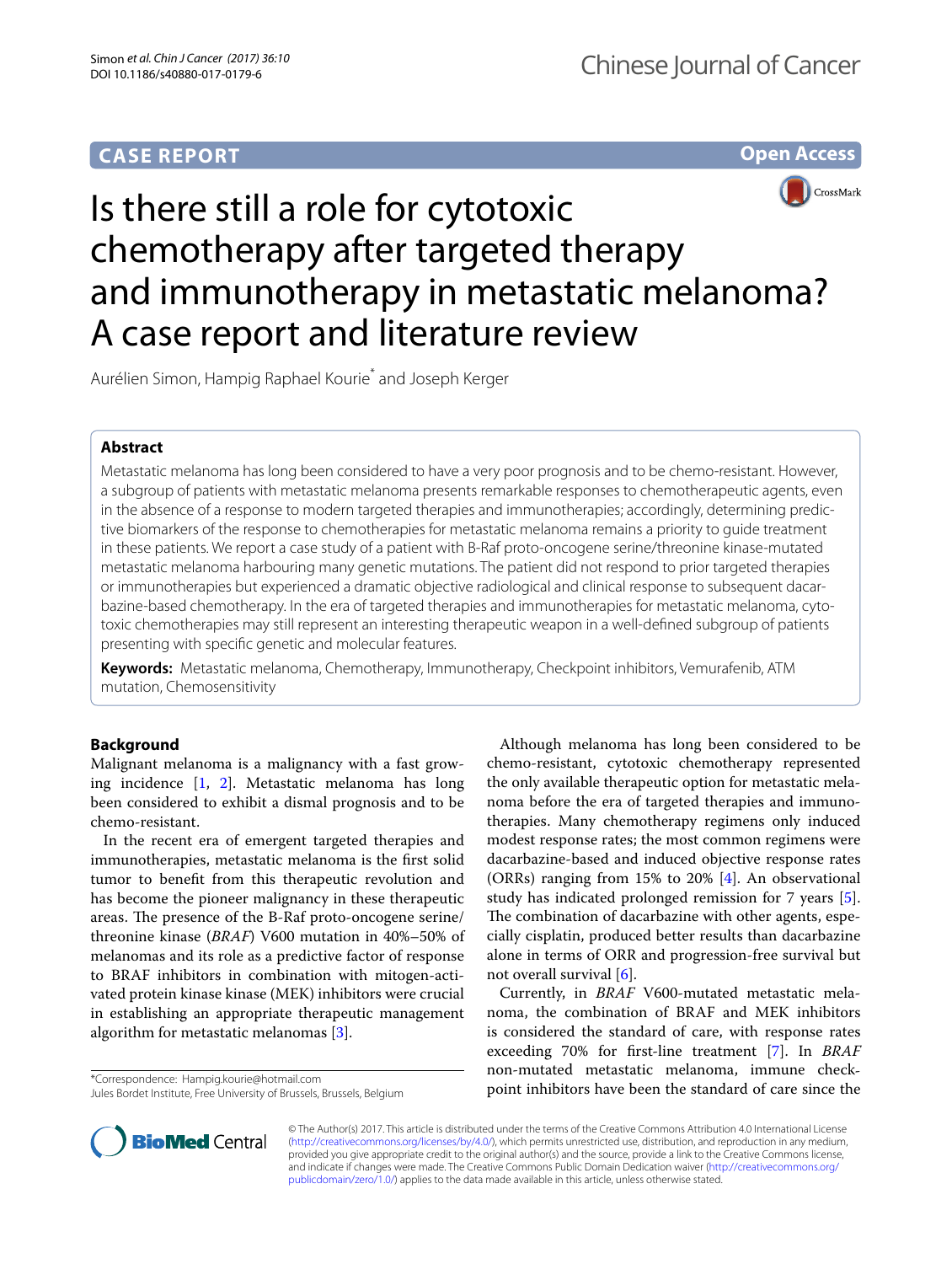approval of ipilimumab in March 2011 [\[8](#page-3-7)], pembrolizumab in September 2014 [\[9](#page-3-8)], and nivolumab in December 2014 as first-line therapies [\[10](#page-3-9)]. More recently, the combination of nivolumab and ipilimumab (October 2015) has shown an ORR exceeding 75%, a gain accompanied by higher and more pronounced toxicities than those observed in single-agent immunotherapy trials [[11\]](#page-3-10).

In this paper, we report a case of a patient with *BRAF*mutated metastatic melanoma harbouring many genetic mutations who did not respond to targeted therapies (BRAF and MEK inhibitors) or to immune checkpoint inhibitors, such as ipilimumab and nivolumab, but presented an impressive and dramatic response to subsequent cytotoxic chemotherapy consisting of dacarbazine and cisplatin. We also discuss the potential role of chemotherapy after BRAF and MEK inhibitor treatment and immunotherapy as well as the potential interest and benefit of chemotherapy in particular subgroups of patients.

#### **Case report**

A 56-year-old man with a history of hypercholesterolemia and myocardial infarction presented in December 2013 with a dermatologic lesion in the left lumbar region. The pathologic examination of the excisional biopsy revealed an ulcerated malignant melanoma of 6.5 mm in thickness (Breslow). The type was a superficial spreading melanoma, and the Clark level was 4.

After a wide excision of the lesion with 2 cm margins, the pathologic results of the sentinel lymph nodes showed an invasion of malignant melanoma, requiring a subsequent complete left inguinal lymph node dissection. The pathologic TNM stage was pT4bpN1acM0 according to the 7th edition of the American Joint Committee on Cancer/Union for International Cancer Control (AJCC/ UICC) staging system. The primary tumor exhibited the typical *BRAF* V600E mutation.

Four months later, in April 2014, the patient presented a locoregional cutaneous and subcutaneous relapse in the lumbar region. First-line treatment consisted of the single-agent BRAF inhibitor vemurafenib, which had to be stopped, despite a clinical response, due to unacceptable toxicities, such as a grade 4 skin rash and a grade 2 daily fever. A shift to dabrafenib in combination with trametinib in a medical need programme was initiated in July 2014 and stopped in December 2014 after clinical progression of the lumbar local relapse and of multiple in-transit metastases.

Between January and March 2015, the patient received 4 injections of ipilimumab, a monoclonal anti-cytotoxic T-lymphocyte-associated protein 4 (CTLA4) antibody. The main adverse effect after the fourth injection was excessive fatigue, which was attributed to auto-immune hypophysitis with adrenal and gonadal insufficiencies requiring hormonal substitution of hydrocortisone and topic testosterone, respectively. After 4 doses of ipilimumab, positron emission tomography/computed tomography (PET/CT) unfortunately showed progressive disease and the appearance of lung and lymph node metastases.

Starting in July 2015, the patient was treated with nivolumab (twice every week), a monoclonal antiprogrammed cell death 1 (PD-1) antibody, within the framework of a phase II trial. A CT scan performed after 8 weeks of nivolumab treatment demonstrated clear disease progression, including cutaneous and subcutaneous, lymph node, pleuro-pulmonary, renal, and peritoneal metastases (Fig. [1a](#page-2-0), b). At this point, biological analyses indicated elevated serum lactate dehydrogenase (LDH) levels.

Two molecular analyses of the tumor, one using OncoDeep (OncoDNA, Gosselies, Belgium) and the other using the TruSeq Illumina Cancer Panel (Illumina Inc., San Diego, CA, USA), were performed after the failure of nivolumab (at the end of August 2015). The results were discordant: the OncoDNA detected only one *BRAF* V600E mutation, whereas the Illumina Panel (TruSeq Amplicon Cancer Panel) detected *BRAF* V600E-F-box and WD repeat domain containing 7 R385C mutations (*FBXW7*), a kinase domain insert receptor Q472H variant (*KDR*), a V-Ki-ras2 Kirsten rat sarcoma viral oncogene homologue G12D mutation (*KRAS*), a tumor protein P53 P72R variant (*P53*), and a polymorphism of Ataxia telangiectasia mutated (*ATM*)  $-c.8850 + 60A > G.$ 

Since September 2015, the patient had received 4 cycles of cytotoxic chemotherapy consisting of intravenous injections of dacarbazine  $(350 \text{ mg/m}^2)$  and cisplatin (25  $\text{mg/m}^2$ ) for 3 consecutive days, given every 3–4 weeks. An ongoing, impressive, and dramatic response of all metastases (the sizes decreased by more than 80%) was documented after 3 cycles of chemotherapy (Fig. [1](#page-2-0)c, d).

During chemotherapy, a second biopsy was performed, and the same mutations were detected, but there was a difference in the percentage of cells with the *BRAF* V600E mutation (41% in August 2015 and 36% in November 2015).

After the failure of checkpoint inhibitors, an immunological biomarker and microenvironment analysis revealed the absence of PD-1/programmed death-ligand 1 (PD-L1) (Ventana biomarker assay) staining, the absence of CD20 (B cells) staining, and diffuse and weak CD3 (T cells) staining.

We summarized the treatment provided to this patient in a flow chart (Fig. [2\)](#page-2-1).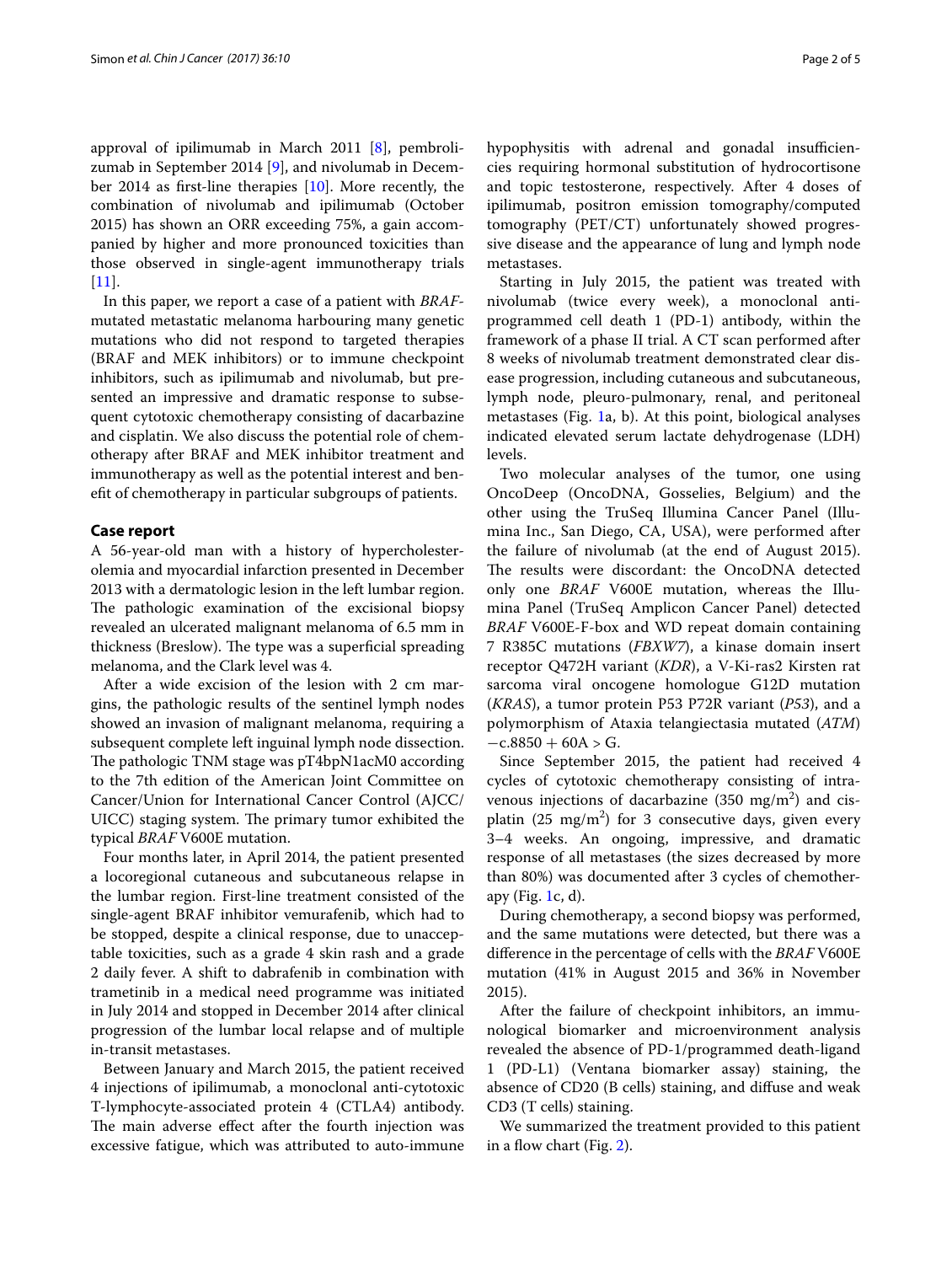

<span id="page-2-0"></span>a subcutaneous metastatic melanoma lesion (*arrow*) of 76 mm × 63 mm in the left inguinal area before chemotherapy. **b** Cutaneous metastatic melanoma lesions (*arrow*) were nodular and inflammatory before chemotherapy. **c** CT scan shows that the size of the subcutaneous metastatic melanoma lesion (*arrow*) decreased to 31 mm × 35 mm, with a reduction of 48%, after 3 cycles of chemotherapy. **d** Cutaneous metastatic melanoma lesions (*arrow*) exhibited massive shrinkage, leaving a fibrotic quality of the skin, after 3 cycles of chemotherapy



### <span id="page-2-1"></span>**Discussion**

The particular clinical feature of our case was the presence of multiple genetic mutations in the tumor, which did not respond to targeted therapies or checkpoint inhibitors but exhibited a major response to dacarbazine and cisplatin combination chemotherapy in fifth-line therapy.

Apart from the differences (e.g., depth of coverage, number of genes analyzed, and devices and analysis systems) between the OncoDeep test and Illumina panel,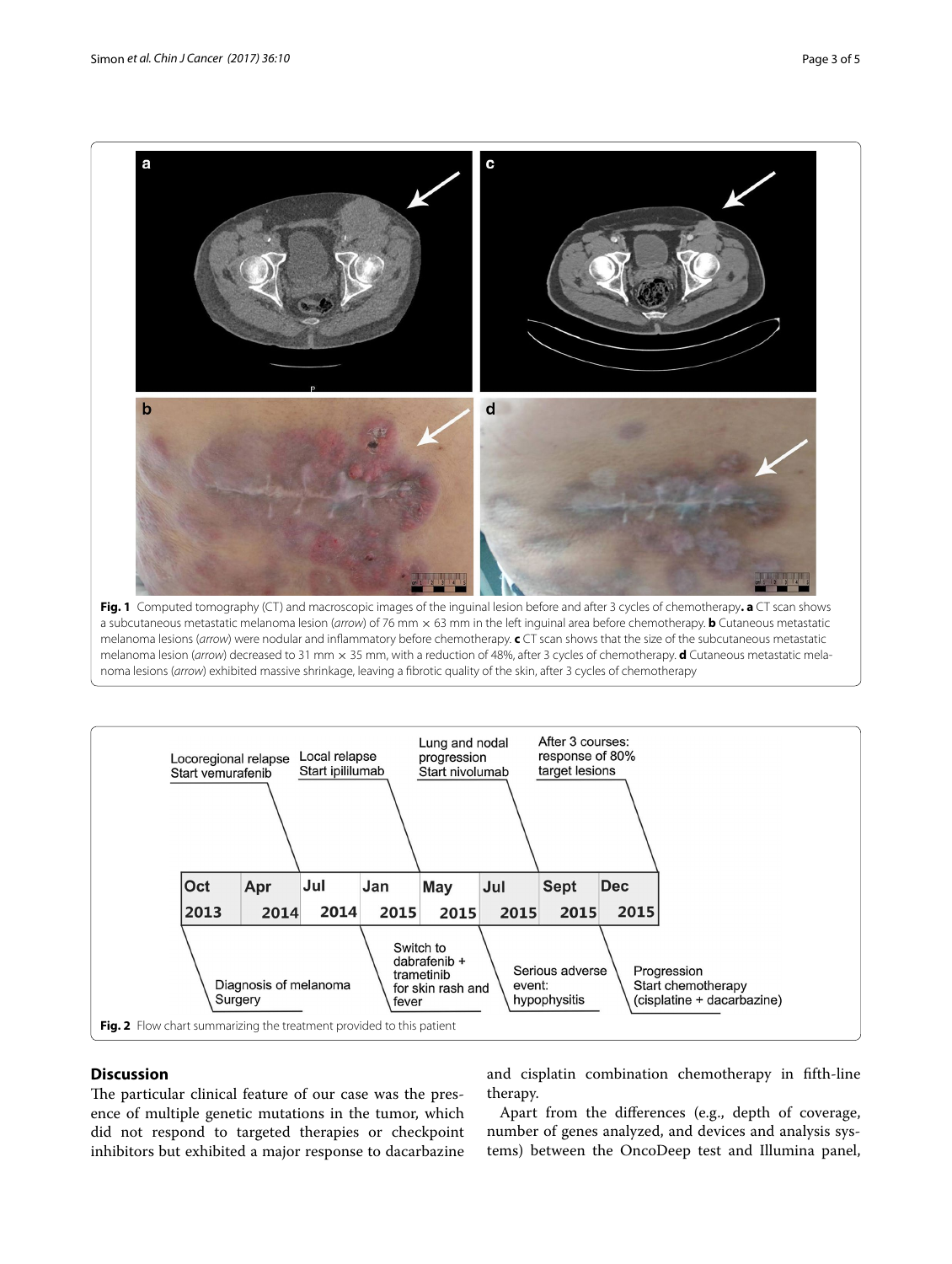the discordant results (i.e., the greater number of mutations detected using the Illumina panel) may be explained by tumor heterogeneity due to the different origins of the two samples.

This rare case raises a number of questions. Is there a subgroup of metastatic melanomas that still benefit from cytotoxic chemotherapy? Are there any predictive factors leading to this response? Should the presence of the observed genetic mutations in metastatic melanoma be considered a predictive factor for chemo-sensitivity? Is there a potential role for immune checkpoint inhibitors that render these tumors more chemo-sensitive by modifying the microenvironment?

Many hypotheses can be considered with respect to these questions. The first and strongest hypothesis is that the observed response is explained by the presence of an *ATM* mutation in this tumor. The *ATM* gene is responsible for the repair of DNA double-strand breaks [\[12](#page-3-11)]. The presence of an *ATM* mutation leads to a dysfunction in the repair process for DNA double-strand breaks and consequently could render the tumor more chemosensitive, especially to platinum agents, according to the literature [\[13](#page-4-0), [14\]](#page-4-1). This process is comparable to breast cancer 1 gene (*BRCA1*)-mutated breast cancer, which exhibits acceptable sensitivity to platinum agents and/ or poly(ADP-ribose) polymerase (PARP) inhibitors. By extrapolation, the use of PARP inhibitors could be considered an interesting therapeutic modality in the progression of chemotherapy.

A second hypothesis may be the "terra incognita" effect of immunotherapy (anti-CTLA4 and anti-PD-1) on the subsequent response to chemotherapy. Cytotoxic agents seem to enhance the anti-tumor immune response by releasing antigens after cellular destruction [\[15,](#page-4-2) [16](#page-4-3)]. Some basic researches on immunological biomarkers and microenvironments, e.g., studies of intratumoral lymphoid infiltrates with intratumoral PD-L1 expression and the interferon-gamma pathway in tumor tissue, show that these factors can predict the response to immune checkpoint inhibitors [[17,](#page-4-4) [18\]](#page-4-5). In fact, high expression of PD-L1 and the presence of tumor-infiltrating lymphocytes are associated with better responses to checkpoint inhibitors [[19,](#page-4-6) [20](#page-4-7)].

Finally, to answer these questions, a retrospective mutation-based study could be used to evaluate the response rate of metastatic melanomas to different therapeutic modalities according to each individual mutation. Based on the results of this observational study, a randomized trial aimed at comparing chemotherapy to targeted therapies and checkpoint inhibitors based on different mutation profiles should be launched. A similar methodology will be used to confirm or clarify the sustained role of chemotherapy in well-defined subgroups of

patients, despite the encouraging and promising results of targeted therapies and/or immunotherapies.

#### **Conclusions**

We are currently in an exciting era of promising new treatment options for malignant melanoma. Cytotoxic chemotherapy (especially dacarbazine and cisplatin) could nevertheless remain an invaluable therapeutic weapon in specific cases with chemosensitizing mutations.

#### **Authors' contributions**

SA and KHR initiated the review; SA and KHRS performed the review, wrote the paper, and analysed the data. All authors read and approved the final manuscript.

#### **Acknowledgements**

None.

#### **Competing interests**

The authors declare that they have no competing interests.

Received: 16 February 2016 Accepted: 30 September 2016 Published online: 13 January 2017

#### **References**

- <span id="page-3-0"></span>1. Erdmann F, Lortet-Tieulent J, Schüz J, Zeeb H, Greinert R, et al. International trends in the incidence of malignant melanoma 1953– 2008—are recent generations at higher or lower risk? Int J Cancer. 2013;132:385–400.
- <span id="page-3-1"></span>2. Boyle P, Doré JF, Autier P, Ringborg U. Cancer of the skin: a forgotten problem in Europe. Ann Oncol. 2004;15:5–6.
- <span id="page-3-2"></span>3. Long GV, Stroyakovskiy D, Gogas H, Levchenko E, de Braud F, Larkin J, et al. Dabrafenib and trametinib versus dabrafenib and placebo for Val600 BRAF-mutant melanoma: a multicentre, double-blind, phase 3 randomised controlled trial. Lancet. 2015;386:444–51.
- <span id="page-3-3"></span>4. Bhatia S, Tykodi SS, Thompson JA. Treatment of metastatic melanoma: an overview. Oncology (Williston Park). 2009;23:488–96.
- <span id="page-3-4"></span>5. Ahmann DL, Creagan ET, Hahn RG, Edmonson JH, Bisel HF, Schaid DJ. Complete responses and long-term survivals after systemic chemotherapy for patients with advanced malignant melanoma. Cancer. 1989;63:224–7.
- <span id="page-3-5"></span>6. Lui P, Cashin R, Machado M, Hemels M, Corey-Lisle PK, Einarson TR. Treatments for metastatic melanoma: synthesis of evidence from randomized trials. Cancer Treat Rev. 2007;33:665–80.
- <span id="page-3-6"></span>7. Long GV, Stroyakovskiy D, Gogas H, Levchenko E, de Braud F, Larkin J, et al. Combined BRAF and MEK inhibition versus BRAF inhibition alone in melanoma. N Engl J Med. 2014;371:1877–88.
- <span id="page-3-7"></span>8. Hodi FS, O'Day SJ, McDermott DF, Weber RW, Sosman JA, Haanen JB, et al. Improved survival with ipilimumab in patients with metastatic melanoma. N Engl J Med. 2010;363:711–23.
- <span id="page-3-8"></span>9. Ribas A, Puzanov I, Dummer R, Schadendorf D, Hamid O, Robert C, et al. Pembrolizumab versus investigator-choice chemotherapy for ipilimumab-refractory melanoma (KEYNOTE-002): a randomised, controlled, phase 2 trial. Lancet. 2015;16:908–18.
- <span id="page-3-9"></span>10. Robert C, Long GV, Brady B, Dutriaux C, Maio M, Mortier L, et al. Nivolumab in previously untreated melanoma without BRAF mutation. N Engl J Med. 2015;372:320–30.
- <span id="page-3-10"></span>11. Larkin J, Chiarion-Sileni V, Gonzalez R, Grob JJ, Cowey CL, Lao CD, et al. Combined nivolumab and ipilimumab or monotherapy in untreated melanoma. N Engl J Med. 2015;373:23–34.
- <span id="page-3-11"></span>12. Lee J-H, Paull TT. Activation and regulation of ATM kinase activity in response to DNA double-strand breaks. Oncogene. 2007;26:7741–8.